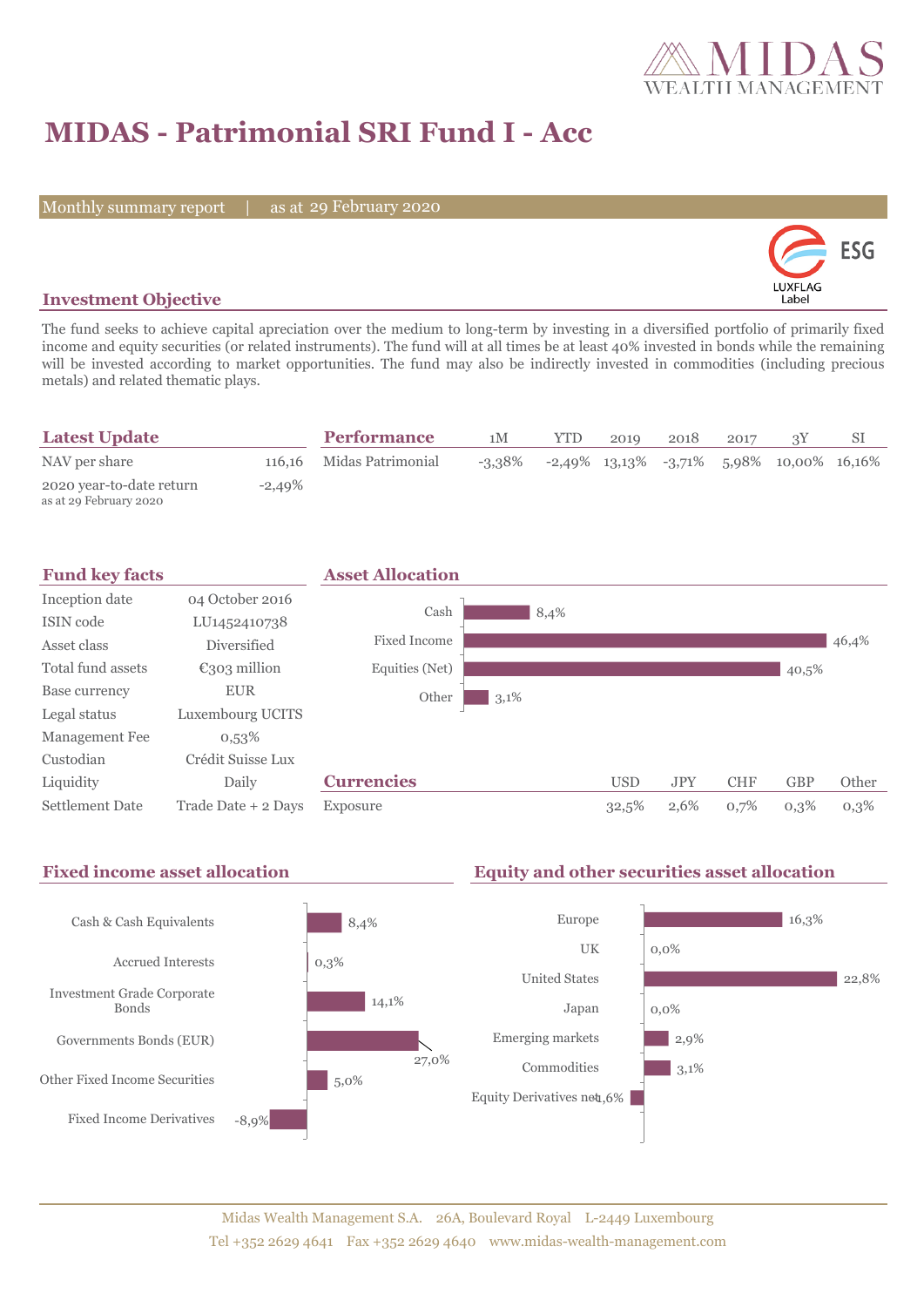

# **Patrimonial SRI Fund I - Acc**

Monthly summary report | as at 29 February 2020

| Top 10 fixed income holdings          | YTM     | Rating | Weight |
|---------------------------------------|---------|--------|--------|
| DEUTSCHLAND REP: DBR o 08/15/29       | $-0.6%$ | AAA    | 2,4%   |
| ALLIANDER: ALLRNV 07/8 04/22/26       | $-0,2%$ | $AA-$  | 2,1%   |
| NETHERLANDS GOVT: NETHER 0 3/4 07     | $-0,5%$ | AAA    | 2,0%   |
| BTPS: BTPS 2 02/01/28                 | 0.9%    | BBB-   | 2,0%   |
| HELLENIC REPUBLI : GGB 4 3/8 08/01/22 | $0.3\%$ | $B+$   | 1,8%   |
| FRANCE O.A.T.: FRTR 2 05/25/48        | 0.4%    | AA     | 1,7%   |
| DEUTSCHLAND REP: DBR 11/4 08/15/48    | $-0,2%$ | AAA    | 1,6%   |
| EUROPEAN INVT BK : EIB o 3/8 07/16/25 | $-0.5%$ | AAA    | 1,4%   |
| AGENCE FRANCAISE : AGFRNC 0 1/8 11/1  | $-0.4%$ | AA     | 1,4%   |
| BTPS: BTPS 0.35 02/01/25              | 0.5%    | BBB-   | 1,3%   |
|                                       |         |        |        |

**Fixed income rating breakdown** 



| Top 10 equity holdings        | Sector                        | Weight  |
|-------------------------------|-------------------------------|---------|
| <b>ALTICE NV - A</b>          | <b>Communication Services</b> | 3,7%    |
| <b>FREY</b>                   | Real Estate                   | 1,7%    |
| <b>NVIDIA CORP</b>            | <b>Information Technology</b> | $1,3\%$ |
| <b>MICROSOFT CORP</b>         | <b>Information Technology</b> | $1,2\%$ |
| <b>APPLE INC</b>              | <b>Information Technology</b> | 1,2%    |
| <b>LVMH</b>                   | <b>Consumer Discretionary</b> | $1,2\%$ |
| <b>ALPHABET INC-CL A</b>      | <b>Communication Services</b> | 1,1%    |
| <b>MASTERCARD INC-CLASS A</b> | <b>Information Technology</b> | 1,1%    |
| ALIBABA GROUP HOLDING-SP ADR  | <b>Consumer Discretionary</b> | 1,1%    |
| VISA INC                      | <b>Information Technology</b> | 1,1%    |



### **Equity sector breakdown**

| <b>Consumer Discretionary</b> | 12,6%   |
|-------------------------------|---------|
| <b>Consumer Staples</b>       | 9,4%    |
| Energy                        | $0.0\%$ |
| Financials                    | 0.0%    |
| Health Care                   | 11,5%   |
| <b>Information Technology</b> | 26,3%   |
| Industrials                   | 12,6%   |
| Materials                     | $0.0\%$ |
| <b>Communication Services</b> | 17,5%   |
| <b>Utilities</b>              | 3,4%    |
| <b>Real Estate</b>            | 6,9%    |
|                               |         |

### **Thematics breakdown Top 5 funds and other holdings**

| ETFS PHYSICAL GOLD | $3.4\%$ |
|--------------------|---------|
| Quaero Bamboo      | 1.6%    |